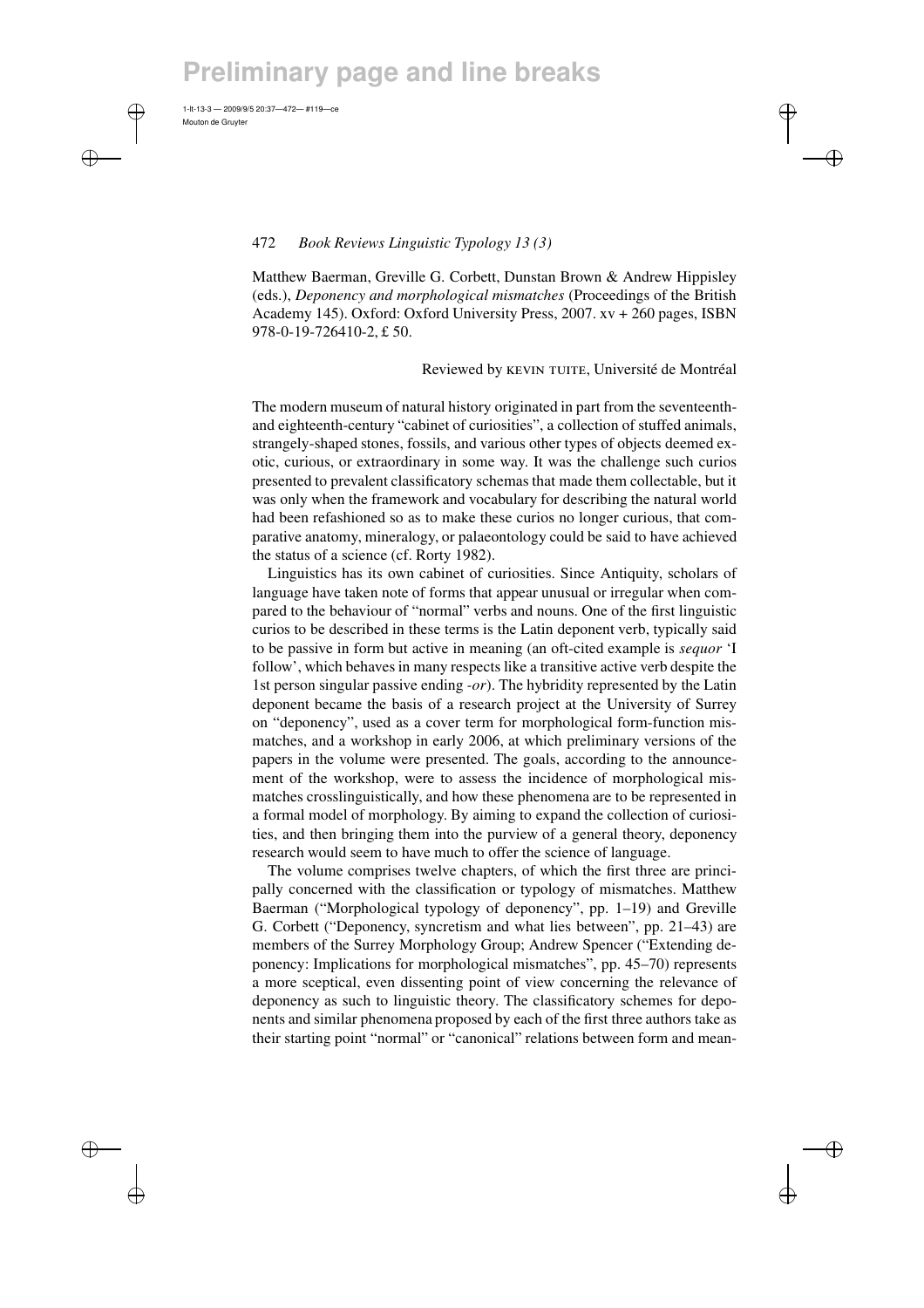

✐

✐

Mouton de Gruyte 1-lt-13-3 — 2009/9/5 20:37—473— #120—ce

### *Book Reviews Linguistic Typology 13 (3)* 473

✐

✐

✐

✐

ing. As Baerman acknowledges, this raises the issue of what constitutes "normal" behaviour when "exceptions" represent a significant proportion of cases (pp. 5–7). But it also raises the matter of how the meaning of the forms under analysis is determined. As it turns out, few authors in the collection offer rigorous criteria for assigning semantic features to deponent forms, relying instead on glosses, dictionary definitions, or their own impressions and intuitions. Among the parameters for characterizing deponency proposed by Baerman is the generality of the mismatch within a lexical class, and whether the "normal" function of the morphology remains available. For Corbett, canonicity, as far as morphology is concerned, is exemplified by the symmetrical all-cells-filled-with-distinct-forms paradigm, with maximal morphophonological regularity. Deviations from this ideal can occur at the level of cells within the paradigm (syncretism, suppletion, and the like), or be specific to particular lexemes (deponency in the narrower sense, but also heteroclisis, homonymy, and some lesser-known types of irregularity). It is worth noting that instances have been found of almost every possibility Corbett's taxonomy allows, as well as some that are difficult to classify, such as a noun from the Daghestanian language Tsez that has identical singular and plural forms in all cases. Spencer's taxonomy of "unexpected morphology" takes into account the domain of the phenomenon (within or between lexical classes), the portion of the paradigm involved (isolates cells, "slabs" [groups of cells], or the paradigm as a whole), generality (isolated lexemes, or an entire class), and defectivity of the paradigm. This approach allows him to consider interclass hybrids such as Russian nouns that decline like adjectives, and genitive case forms that agree with the nouns they modify ("Suffixaufnahme"). In Spencer's classification scheme, like Corbett's, pretty much every logically-possible type of mismatch is attested. But whereas Corbett regards the uncovering of hitherto unrecognized types of morphological irregularity as a matter "of interest not only to morphologists and typologists but also to psycholinguists" (p. 41), Spencer expresses doubt that any typology of mismatches "could be expected to place limits on what might be found", and that the currently-known batch is a consequence of the vagaries of historical change, and feasible pathways of grammaticalisation (p. 68).

Chapters 4 through 6 touch on the Latin deponent and those forms from other Indo-European languages with which it has often been compared: the *media tantum* of Greek and Sanskrit. Despite the similarities in their data sets, each author or group of authors arrives at a somewhat different conclusion. The divergences hinge primarily on how they handle meaning. Gregory T. Stump ("A non-canonical pattern of deponency and its implications", pp. 71–95) offers an interesting distinction between form-deponents ("wrong" surface form for their morphosyntactic properties) and property-deponents ("wrong" morphosyntactic properties for their meaning). These would appear to be two perspectives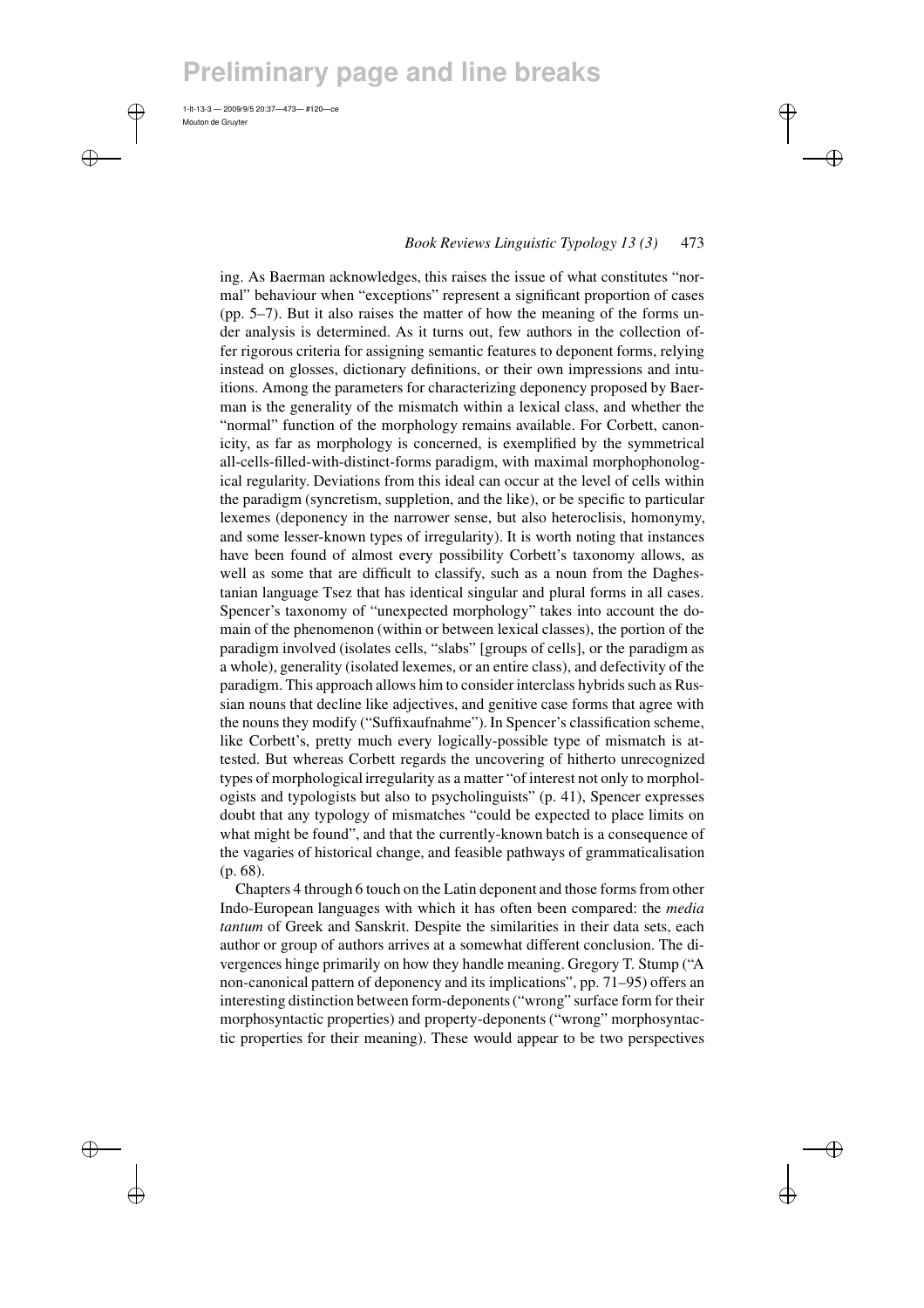✐

Mouton de Gruyte

1-lt-13-3 — 2009/9/5 20:37—474— #121—ce

 $\bigoplus$ 

✐

✐

#### 474 *Book Reviews Linguistic Typology 13 (3)*

on the same phenomenon, as in the case of Latin deponency, but Stump believes that at least some instances of mismatch must be one or the other (pp. 71–74). He argues that the Sanskrit *media tantum* is specifically "propertydeponent", in that it has the morphosyntactic properties of the middle voice without necessarily having middle semantics (p. 88). The Sanskrit active voice is "semantically empty" (p. 82), according to Stump, having no specific semantic characteristics of its own, whereas middle voice forms have distinctively middle meanings only in the case of verbs that also appear in the active voice. Nikolas Lavidas & Dimitra Papangeli ("Deponency in the diachrony of Greek", pp. 97–126) track the history of *media tantum* (also *passiva tantum*) verbs with accusative objects from ancient to modern Greek. They discuss the wide semantic range covered by these verbs, cases of near-synonymy with active verbs, and shifts over time of deponents into the active class or vice versa, as evidence that deponents "are due to rules of morphology rather than semantics" (pp. 103–104). In the following paper, Zheng Xu, Mark Aronoff, & Frank Anshen ("Deponency in Latin", pp. 127–143) attempt to match the definitions of the 543 deponents listed in the *Oxford Latin Dictionary* with the syntacticosemantic classes of English verbs compiled by Beth Levin. What they learn from this exercise is that the synchronic function of deponent morphology in Latin was to signal "non-canonical active verbs" (p. 142), in the sense that they tend not to denote the imposition of physical change upon the object. Xu et al. hypothesize that since Latin inherited a subclass of morphologically-passive verbs with active meaning, "speakers had to find some Saussurean value for it within the system of the language" (p. 143).

✐

✐

✐

✐

There follows a contribution by Andrew Hippisley ("Declarative deponency: A Network Morphology account of morphological mismatches", pp. 145–173), in which sample instances of deponency (Latin deponents, some Archi nouns with irregular declensions) are presented in the formal "lexical knowledge representation language" DATR. In this framework, deponency properties are generated by overrides of default form-function links. There is however no discussion of how historically (or psycholinguistically?) perspicuous these defaultand-override accounts are, nor where the model predicts that mismatches would be likely to occur.

Chapters 8 through 11 are case studies intended both to expand our knowledge of deponency and similar phenomena, as well as engage with the issue of how they might arise in a given context. Jonathan David Bobaljik ("The limits of deponency: A Chukotko-centric perspective", pp. 175–201) starts out with the sceptical question "do deponent paradigms constitute a natural class?", which he proposes to answer in the negative. Bobaljik examines the so-called "spurious antipassive" of the Siberian language Chukchi, which consists in the inclusion of formally antipassive verb forms in the conjugation of transitive verbs, for certain combinations of 1st person objects and 2nd or 3rd per-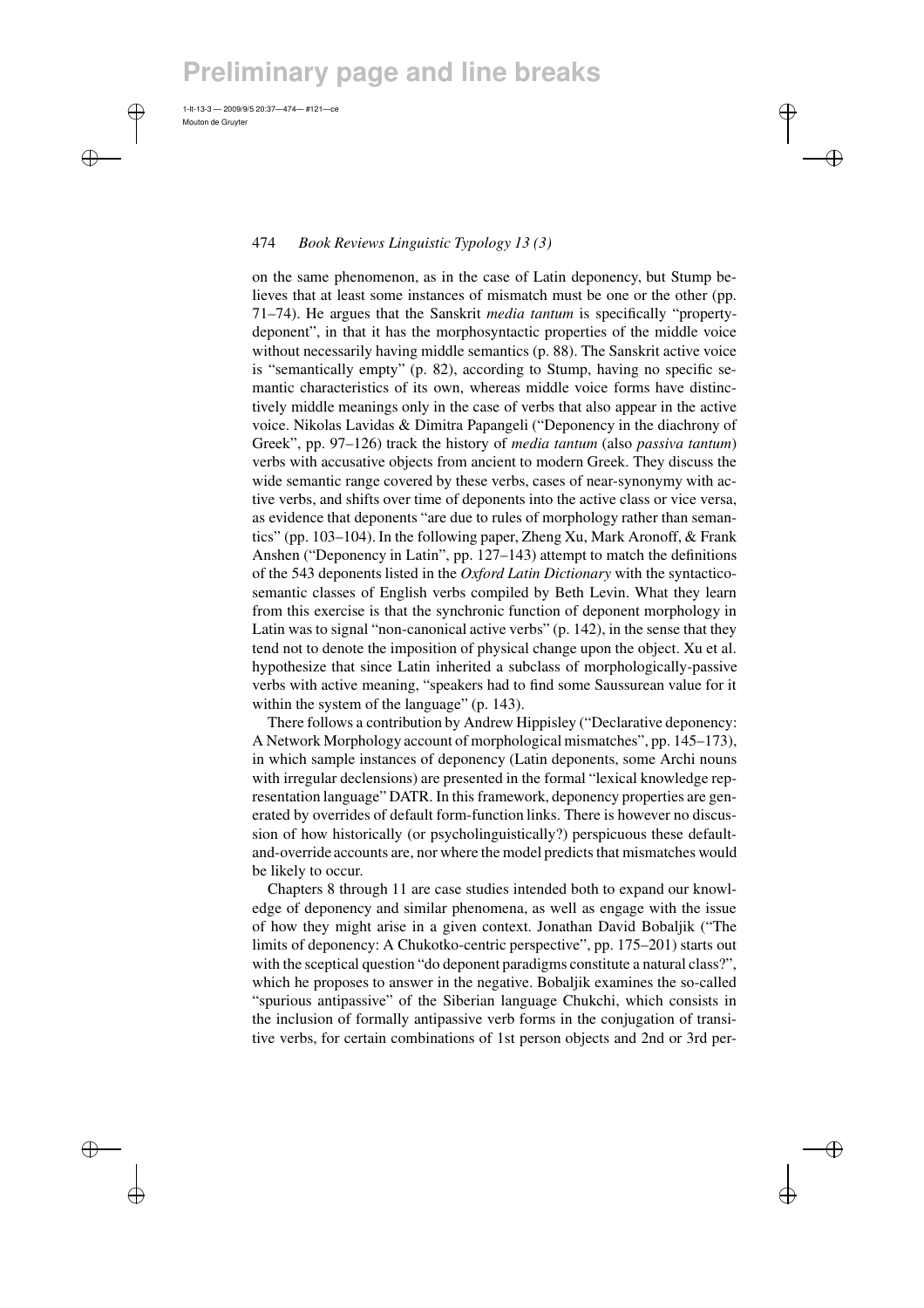

 $\oplus$ 

✐

✐

Mouton de Gruyte 1-lt-13-3 — 2009/9/5 20:37—475— #122—ce

### *Book Reviews Linguistic Typology 13 (3)* 475

✐

✐

✐

✐

son subjects (p. 183).<sup>1</sup> What makes these antipassives spurious is their caseassignment pattern, which is the same as for ordinary transitive verbs with ergative-absolutive alignment. Bobaljik analyses the Chukchi spurious antipassive in Minimalist terms, which presumes considerable familiarity with the specialized jargon of this framework (pp. 185–192). He concludes that the spurious antipassive arises from "general devices, none of which is specifically tailored to derive deponency", among which are filters on combinations of subject and object apparently specific to certain types of ergative languages (p. 192, Note 19). Like Spencer, Bobaljik concludes that deponents do not compose a natural class of linguistic phenomena, although he favours a synchronic account rather than the confluence of grammaticalisation pathways and historical accident invoked by Spencer.

The rough beasts alluded to in the title of Jeff Good's chapter ("Slouching towards deponency: A family of mismatches in the Bantu verb stem", pp. 203–230) are derivational (rather than inflectional) phonology-morphology mismatches. Good discusses verbs from Bantu languages that have the phonological shape of passives or causatives, but which are not associated with unmarked stems from the same roots (p. 205). Also presented are instances of meaningless formatives apparently inserted to comply with morphophonological templates, an indication that "the morphophonology of the Bantu verb stem sometimes seems to have 'a mind of its own' " (p. 216).

Ricardo Bermúdez-Otero ("Spanish pseudoplurals: Phonological cues in the acquisition of a syntax/morphology mismatch", pp. 231–269) makes a similar claim, although in more specifically psycholinguistic terms. He brings up the important issue of learnability: how do young language-learners acquire the correct interpretation of forms with morphological shapes that do not fit their meaning or syntactic behaviour? Bermúdez-Otero looks at a class of Spanish nouns ending in /s/, such as the proper name *Carlos*, which he qualifies as "pseudoplurals", in that the final /s/ of such nouns is in fact the same morpheme as in true Spanish plurals like *niños* 'boys, children' (pp. 235–236). Since the derived forms that motivate the pseudoplural parsing, such as the augmentative *Carlote*, are extremely infrequent in text corpora, Bermúdez-Otero attributes the learnability of pseudoplurals to a hierarchy of parsing preferences (p. 256). His intricate arguments for the latter, like those motivating morphologicallydistinct subgroups of /s/-final nouns, are consistent with empirical data on word frequencies, but they depend crucially on the assumption that the final /s/ of *Carlos* and similar nouns is interpreted by native speakers as a plural marker. But is that the only reasonable interpretation? English speakers com-

<sup>1.</sup> Somewhat confusingly, Bobaljik uses the abbreviation"SAP" for "spurious antipassive" throughout his chapter, whereas in Nicholas Evans's paper the same acronym is employed with its more common meaning of "speech-act participant", i.e., 1st or 2nd person.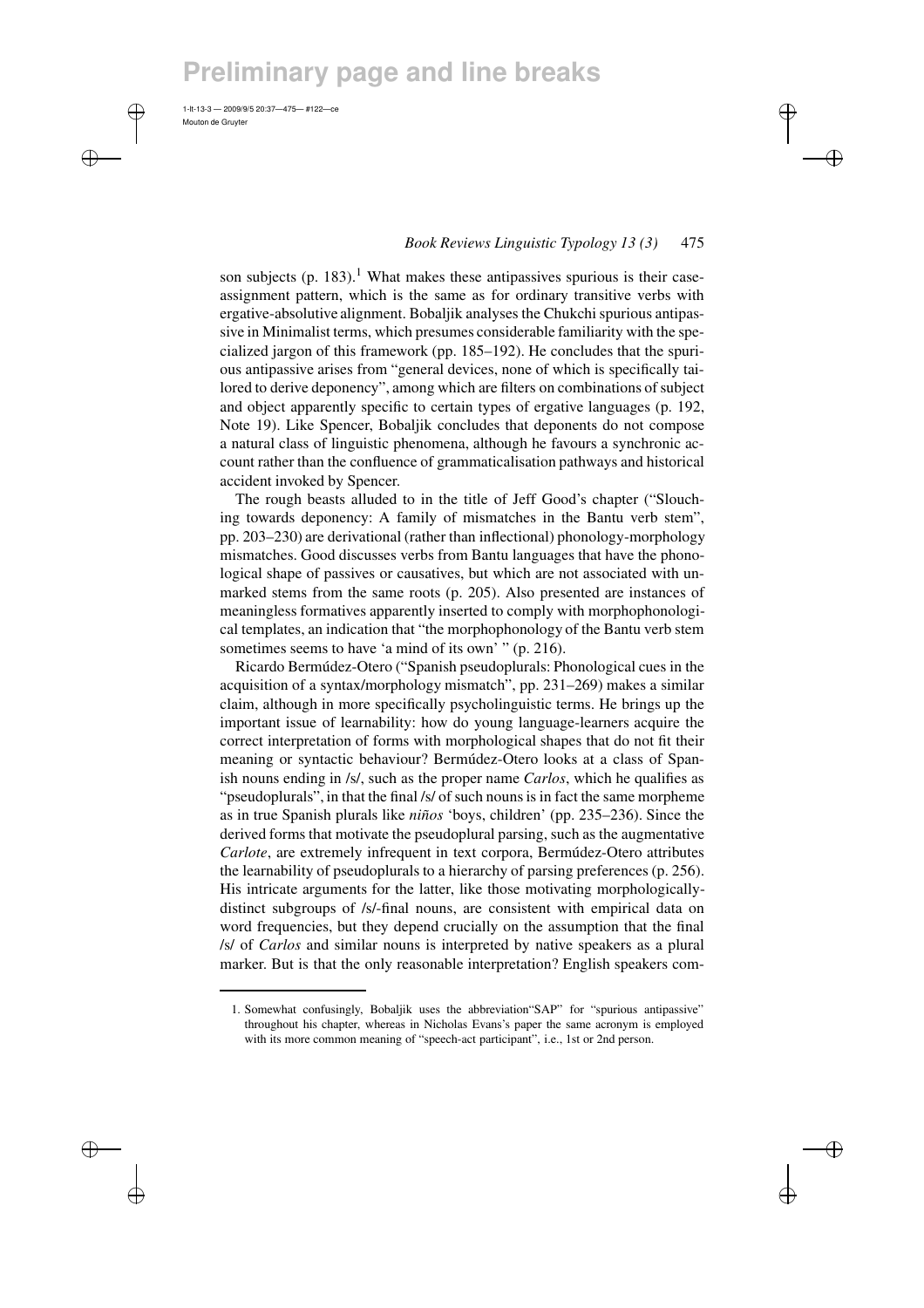✐ Mouton de Gruyte 1-lt-13-3 — 2009/9/5 20:37—476— #123—ce

 $\bigoplus$ 

✐

✐

#### 476 *Book Reviews Linguistic Typology 13 (3)*

monly add /s/ to nicknames (*Caits* < *Caitlin, Yags* < [hockey player Jaromir] *Jagr*) or affectionate terms of address (*Snuggles, Cuddles*). Even if this nickname/hypocoristic/ludic /s/ originally came from the plural suffix, it has taken on a life of its own in English usage (Mühlhäusler 1983, Southern 2005: 171– 178). In view of the fact that most of Bermúdez-Otero's alleged pseudoplurals are proper names, it would be worth exploring whether something akin to English nickname /s/ is beginning to emerge in Spanish.

✐

✐

✐

✐

In the last paper of this group, Nicholas Evans ("Pseudo-argument affixes in Iwaidja and Ilgar: A case of deponent subject and object agreement", pp. 271– 296) treats subject and object prefixes with non-argument functions (derivational/lexical or empty) in the related Northern Australian languages Iwaidja and Ilgar as a type of deponency. For some verbs, the semantic range of the argument once cross-indexed by the affixes in question can be reconstructed, in view of the "correlation in real world between event-types and entities stereotypically involved in them" (pp. 292–295). As Evans notes, similar types of empty arguments, either in the form of agreement affixes or expletive pronouns, occur in many other languages (including English, e.g., *it* in *it snows* or *beat it!*).

The volume concludes with a contribution by Peter H. Matthews ("How safe are our analyses?", pp. 297–315), a distinguished elder statesman in the field of linguistic morphology. He provides a useful overview of how the grammarians of Antiquity understood Latin deponents, but also expresses further scepticism about the significance of a general theory of deponency, and the one-size-fitsall concept of canonicity some other contributors appear to assume (pp. 312– 313).

On the whole, I was favourably impressed by the volume under review, both for the remarkable range of linguistic phenomena that were presented, as well as by the editors' willingness to invite contributors who expressed opinions divergent from theirs. What I thought was lacking in the dozen contributions to *Deponency and morphological mismatches* was any in-depth discussion of the paradigm, not as an idealized form-function grid for assessing the deviancy of deponents and their ilk, but rather as an emergent grammatical property in the diachronic trajectory of languages. Georgian and the other Kartvelian languages, for example, present an abundance of deponent-like phenomena. Textbooks and grammars typically present the conjugation of Georgian verbs in neatly parallel columns of forms grouped by stem class and tense/aspect/mode, but a historically more accurate depiction would resemble a coalescing planetary system. Some clusters of verb forms had already condensed into solid paradigms at the time of the oldest Georgian texts, whereas others did not form until the historical period, and yet others appear to be still in the process of coming together through the morphological equivalent of mutual gravitational attraction. This last group of verbs are characterized by several types of "mis-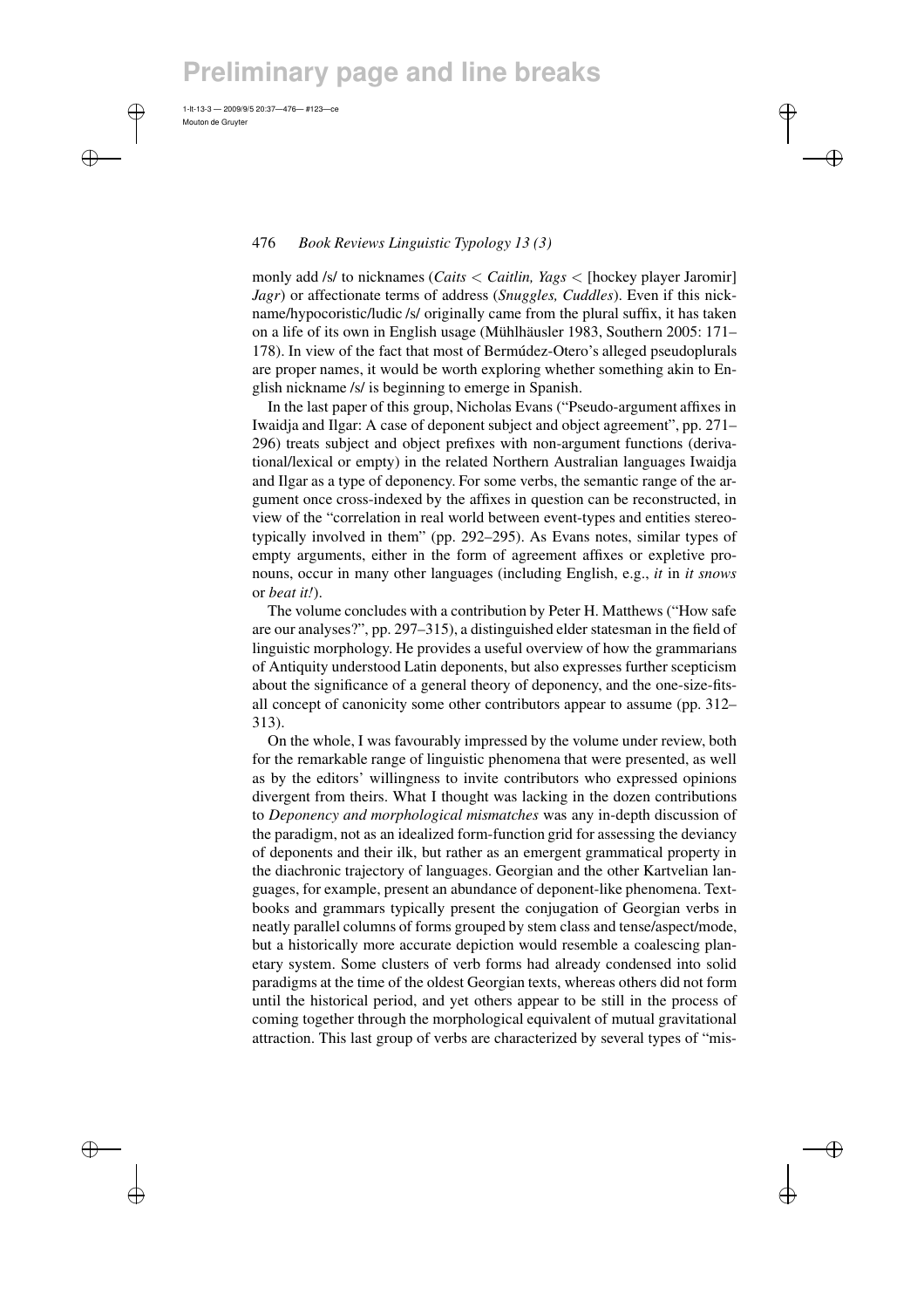

✐

✐

Mouton de Gruyte 1-lt-13-3 — 2009/9/5 20:37—477— #124—ce

### *Book Reviews Linguistic Typology 13 (3)* 477

✐

✐

✐

✐

match" between form and syntactic properties. Semantically active comitative passives (meaning 'do X with somebody') recruit their present perfects from the transitive conjugation, whereas the reverse tendency seems to be underway in the case of indirect transitives (the direct or indirect objects of which have the syntactic privileges of subjects), which are incorporating passive present perfects into their paradigms (Tuite 1996). Using Stump's terminology, it could be said that "property-deponents" are converting other verb types into "formdeponents" by attracting them into their paradigms. Another sort of paradigmatisation occurs at the level of the verbal system as a whole, when mismatches become productive and serve as a pattern for the creation of new forms. Georgian deponent passives show signs of productivity, as did their Latin counterparts in Late Antiquity (Flobert 1975, Tuite 2007).

There is also the fascinating matter of whether the social dynamics of speech communities has any correlation with the overall paradigmaticity of language varieties, a topic to which deponency research can doubtless make a significant contribution. In a series of studies based on fieldwork in New Guinea, William Thurston (1989) drew an insightful distinction between the processes of "exoterogeny" and "esoterogeny" in language evolution. The former term denotes the opening of a language to non-native speakers, which in extreme circumstances can lead to the grammatical simplification and regularization characteristic of vehicular languages and pidgins. Esoterogeny, by contrast, is the closing of a language to non-natives, which Thurston attributes to a strategy of barrier maintenance between the in-group and outsiders. Even in communities where there is little evidence that speakers intentionally opacify their language in order to "block the possibility of being understood by outsiders" (Thurston 1989: 558), the lower degree of linguistic variation that tends to characterize relatively isolated small-scale traditional societies will foster the accumulation of morphological irregularity (Andersen 1988: 61, Wray & Grace 2007). Returning to Kartvelian one last time, the Svan language, spoken by about 40,000 people in the highlands of western Georgia, provides an instructive contrast to Georgian, which has a hundred times as many speakers and a long tradition of use as a literary, administrative, and liturgical language. Those who encounter Svan for the first time will detect many of the features of an "esoteric" language – high level of allomorphy, surface morphophonemics far less transparent than that of Georgian – but will also notice a lesser degree of paradigmaticity than in the other Kartvelian languages. For both nouns and verbs, the linguist will find forms whose relation to other forms based on the same root will be difficult to classify as inflectional or derivational, or perhaps in transition between the two. $2$  Looked at from the vantage point of many, perhaps most of the 6,000+ languages spoken today, it would appear that it is the

<sup>2.</sup> The Svan counterparts to Georgian (and Latin) deponent verbs are a case in point. Formally